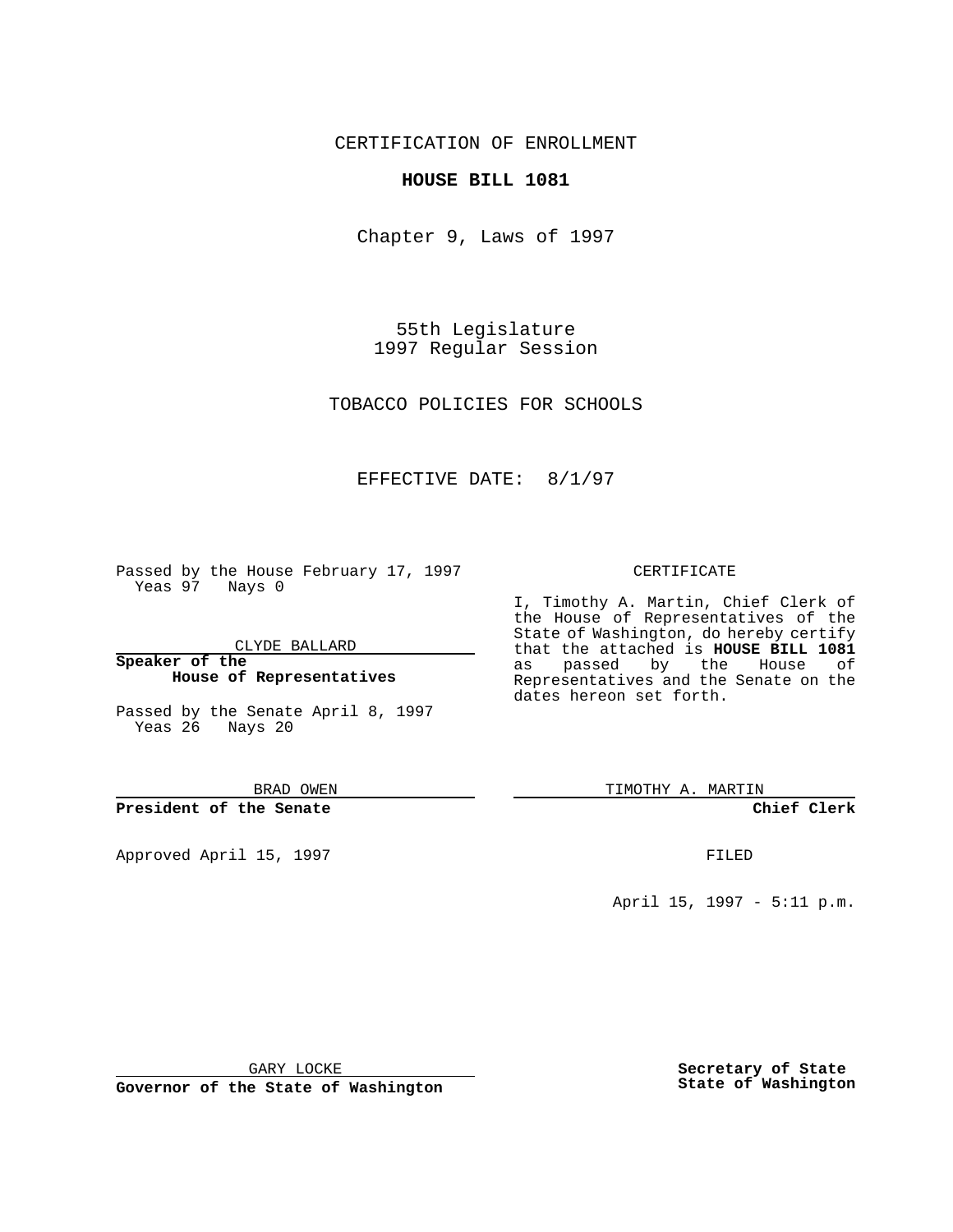# **HOUSE BILL 1081** \_\_\_\_\_\_\_\_\_\_\_\_\_\_\_\_\_\_\_\_\_\_\_\_\_\_\_\_\_\_\_\_\_\_\_\_\_\_\_\_\_\_\_\_\_\_\_

\_\_\_\_\_\_\_\_\_\_\_\_\_\_\_\_\_\_\_\_\_\_\_\_\_\_\_\_\_\_\_\_\_\_\_\_\_\_\_\_\_\_\_\_\_\_\_

Passed Legislature - 1997 Regular Session

#### **State of Washington 55th Legislature 1997 Regular Session**

**By** Representatives Koster, Mulliken, Dunn, Mielke, Thompson, McMorris, Boldt, Sterk, Sherstad, Bush and Smith

Read first time 01/13/97. Referred to Committee on Education.

1 AN ACT Relating to tobacco policies for schools; amending RCW 2 28A.210.310; and providing an effective date.

3 BE IT ENACTED BY THE LEGISLATURE OF THE STATE OF WASHINGTON:

4 **Sec. 1.** RCW 28A.210.310 and 1989 c 233 s 6 are each amended to 5 read as follows:

6 (1) To protect children in the public schools of this state from 7 exposure to the addictive substance of nicotine, each school district 8 board of directors shall ((adopt)) have a written policy mandating a 9 prohibition on the use of all tobacco products on public school 10 property. ((A total ban on the use of all tobacco products shall be 11 enforced by September 1, 1991. The policy may allow for exemptions 12 from this prohibition with regard to alternative educational 13 programs.))

 (2) The policy in subsection (1) of this section shall include, but not be limited to, a requirement that students and school personnel be notified of the prohibition, the posting of signs prohibiting the use 17 of tobacco products, sanctions for students and school personnel who violate the policy, and a requirement that school district personnel enforce the prohibition. Enforcement policies adopted in the school